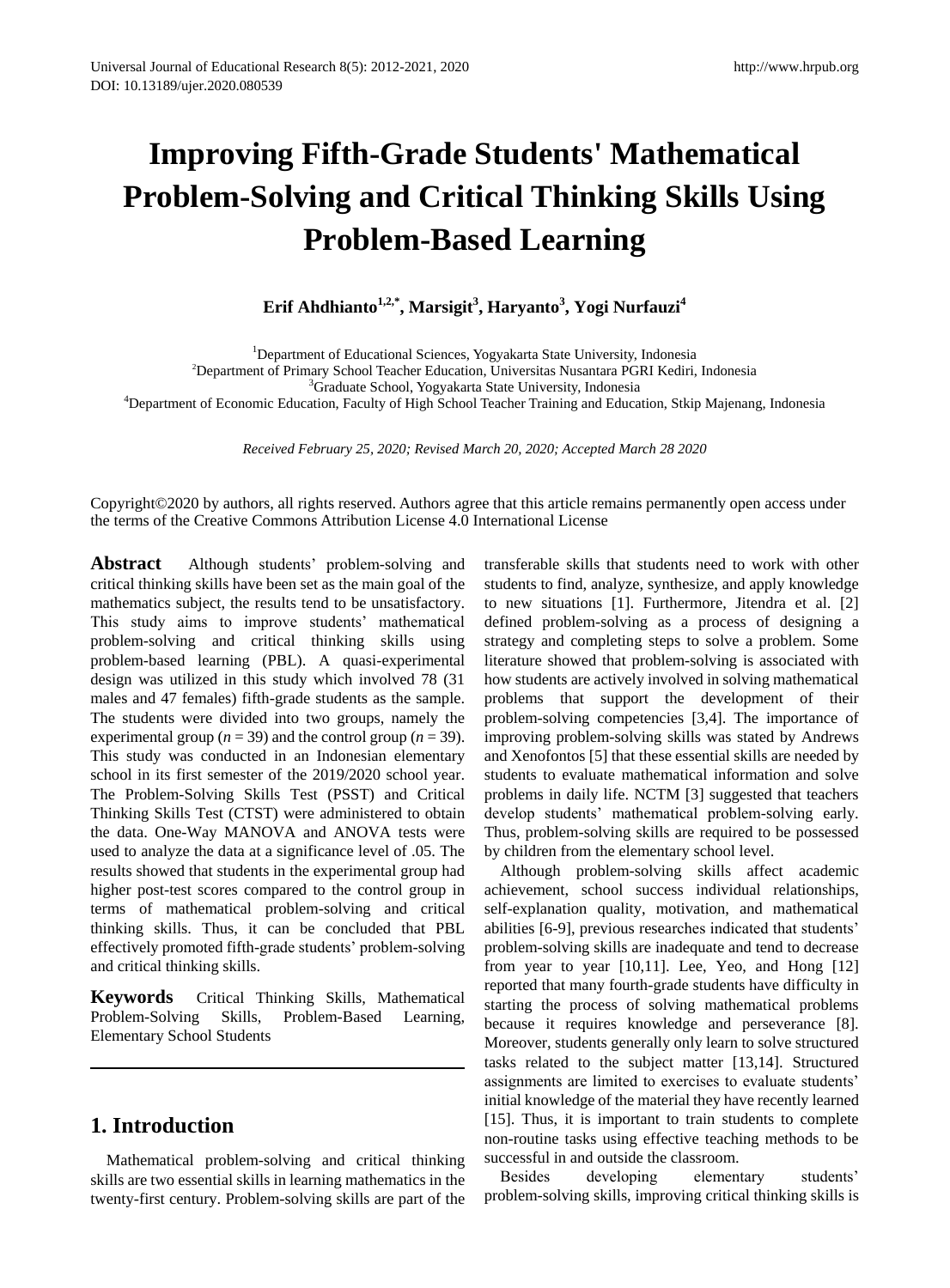one of the main goals in education [16], including learning mathematics in elementary schools. Ennis, Millman, and Tomko [17] defined critical thinking (CT) as a sensible and reflective thinking that focuses on deciding what to do. This is an assessment process directed by a certain final goal to arrive at a logical and rational solution to the problem [18,19]. Moreover, critical thinking is seen as a thinking process where individuals are taught to reason in improving creative solutions [20]. Theoretically speaking, CT is divided into two types; skills and dispositions. CT skills include a set of higher-order thinking skills such as evaluating, inferring and analyzing. Additionally, CT disposition includes self-confidence, open-mindedness, and truth-seeking [19,21]. Specifically, in this study, the researchers investigated students' CT skills in learning mathematics in elementary school. Lundy et al. [22] stated that critical thinking can be developed by utilizing critical thinking learning techniques.

However, some previous studies revealed that students' critical thinking tends to be unsatisfactory [23,24], even in some empirical research. For example, Akgun and Duruk [25] found that students' critical thinking was at a low level. Similarly, Bakir [26] also reported inadequate critical thinking among students. In fact, critical thinking is closely related to academic achievement [27,28], writing ability [29], questioning behaviors [30], and interpersonal skills [31]. Literature showed that critical and creative thinking are connected [32]. Brahler, Quitadamo, and Johnson [33] revealed that critical thinking skill is related to various variables; learning environment, social context of learning and instructor's teaching style. Thus, teachers need to train students in improving their critical thinking skills using instructional strategies that stimulate students to think critically.

To deal with these problems, the teacher can support student learning by providing strategies that free students to think at a high level and solve problems [1]. Various teaching models to improve problem-solving skills and critical thinking in class have been suggested. However, problem-based learning (PBL) is considered as the most powerful learning method [34]. PBL is the opposite of traditional pedagogy that gives students more opportunities to set learning goals, adopt learning steps, and construct meaningful knowledge [34]. In this context, PBL presents students with problems or situations to apply prior knowledge and obtain new knowledge. There are five steps in the PBL process: problem analysis, setting learning objectives, gathering information, summarizing, and reflecting [35]. In PBL, students face problem-solving situations in small groups. In groups, the students are required to decide the information they need to identify the situation in question, try to understand it, present it to other students, and then reformulate it to be able to overcome the problems [36].

PBL is a student-centered approach under the principles of constructivist learning theory [37]. Previous research has explained that children enjoy PBL due to their curiosity [38]. The acquisition of knowledge is one of the prerequisites in developing students' critical thinking skills [37,39]. From this perspective, the teacher's role is to provide children with appropriate concepts, materials, and resources to enable them to explore their interests and to design new understandings [40]. PBL is acknowledged to be able to contribute to factors such as knowledge retention, student satisfaction, motivation, and critical thinking. Herman and Knobloch [41] recommended future studies to investigate the use of constructivist PBL approaches to determine effects on learning outcomes.

As a strategy for mathematics teaching organizations, PBL allows students to present their creative ideas and communicate mathematically with peers [42-44]. Besides, PBL makes learning meaningful and makes learners develop several important skills [45]. Several studies had examined the use of PBL as a teaching method to improve student learning, but the findings vary. Previous studies proved that PBL is effective in increasing environmental attitudes, academic achievement, self-regulated learning, and science process skills compared to the traditional teaching approach [46-49]. Moreover, studies in mathematics education reported that students in the PBL environment have better performance in conceptual understanding and long-term knowledge retention than those in teacher-centered classes [34,50]. However, the use of PBL to promote students' transferable skills in primary schools is rarely explored. Thus, this study focused on exploring the effects of PBL to foster students' problem-solving and critical thinking skills in mathematics at the primary level.

#### **1.1. Objectives of the Study**

The researchers believed that PBL can involve students in math subjects and have an impact on increasing students' transferable skills. Therefore, this study aims to evaluate the effect of PBL in improving the problem-solving and critical thinking skills of fifth-grade students. The formulated research question is:

- 1. Is there any significant difference between groups exposed to PBL and traditional instruction in terms of problem-solving skills in mathematics?
- 2. Is there any significant difference between groups exposed to PBL and traditional instruction in terms of critical thinking skills in mathematics?
- 3. Is there any significant difference between groups exposed to PBL and traditional instruction with respect to combine dependent variables of problem-solving skills and critical thinking skills in mathematics?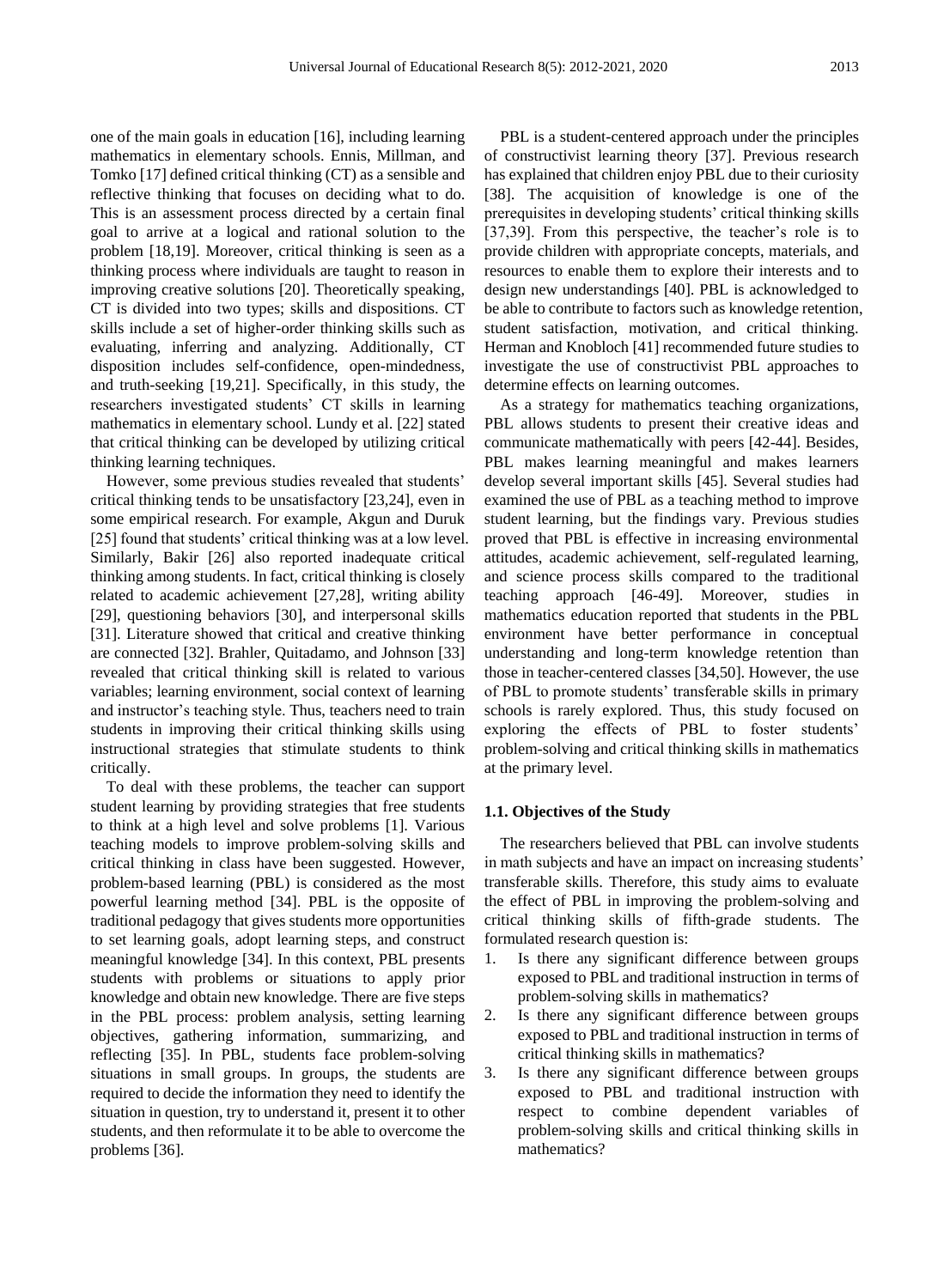# **2. Methods**

#### **2.1. Research Design**

A quasi-experimental non-equivalent control group design was used in this study (see Table 1). The intervention involved 2 intact classes in an Indonesian public elementary school. One class was assigned as an experimental group and another class as a comparison group using simple random sampling techniques. This study was conducted from November to December 2019 in the 2019/2020 academic year.

|  |  | <b>Table 1.</b> Pre-test and post-test control group design |  |
|--|--|-------------------------------------------------------------|--|
|--|--|-------------------------------------------------------------|--|

| <b>Groups</b><br><b>Pre-tests</b> |             | <b>Treatments</b>      | Post-tests  |
|-----------------------------------|-------------|------------------------|-------------|
|                                   | <b>PSST</b> |                        | <b>PSST</b> |
| Experimental                      | <b>CTST</b> | Problem-based learning | <b>CTST</b> |
|                                   | <b>PSST</b> |                        | <b>PSST</b> |
| Control                           | <b>CTST</b> | Conventional teaching  | <b>CTST</b> |

#### **2.2. Research Sample**

A total of 78 (31 males and 47 females) fifth-grade elementary school students (aged 11-12 years at

Ganungkidul Elementary School, Nganjuk, Indonesia participated as the sample of this study. All students were randomly divided into experimental group ( $n = 39$ ; 17 males and 22 females) and control group ( $n = 39$ ; 14 males and 25 females). Students in the experimental group were taught using the PBL model and the control group was taught using a conventional learning model. All students had an equal socio-economic and educational background. They lived in urban areas and came from middle to upper-income families. All students were instructed by 1 female teacher with teaching experience of more than 10 years. The teacher held a B.Ed. degree from a local university. Before treatment, the teacher was given directions to apply different learning models.

#### **2.3. Research Instruments**

#### 2.3.1. Problem-Solving Skills Test (PSST)

The PSST includes 4 sub-scales adapted from Polya [51], including understanding the problem, making a solution plan, solving the problem according to the plan, and concluding. In detail, the scoring rubric for problem-solving skills is presented in Table 2.

**Table 2.** Rubric for the problem-solving skills test

| Sub-skills                                         | <b>Score</b>   | <b>Scoring Criteria</b>                                                                                                                                       |  |  |  |
|----------------------------------------------------|----------------|---------------------------------------------------------------------------------------------------------------------------------------------------------------|--|--|--|
|                                                    | $\overline{c}$ | The student writes their understanding and their problem from the problem raised clearly.                                                                     |  |  |  |
| Understanding the Problem                          | 1              | The student writes their understanding and their problem but not related to the problem raised<br>which make them do not understand the problem rose.         |  |  |  |
|                                                    | $\Omega$       | The student does not write anything which makes them do not understand the problem rose.                                                                      |  |  |  |
| Making a Plan to Solve the                         | $\overline{2}$ | The student writes down plans and necessary conditions (formulas) needed to solve the<br>problems raised and use all the information that has been collected. |  |  |  |
| Problem                                            | 1              | The student writes down a plan to solve the problem raised but not coherently                                                                                 |  |  |  |
|                                                    | $\Omega$       | The student does not write plans to solve problems                                                                                                            |  |  |  |
|                                                    | 4              | The student solves the problems according to plans that have been made precisely. There are no<br>procedural and calculation errors.                          |  |  |  |
|                                                    | 3              | The student solves the problems according to plans that have been made. There is no procedural<br>error, but calculation errors occurred.                     |  |  |  |
| Solving<br>Problem<br>the<br>According to the Plan | $\overline{c}$ | The student solves problems according to plans that have been made, but there are procedural<br>and calculation errors.                                       |  |  |  |
|                                                    |                | The student solves problems according to plans that have been made, but there are procedural<br>errors and calculation errors.                                |  |  |  |
|                                                    | $\Omega$       | The student does not solve the problems according to plans that have been made.                                                                               |  |  |  |
|                                                    | 2              | The student concludes following the problem and the results.                                                                                                  |  |  |  |
| Concluding                                         | -1             | The student concludes but does not follow the problem and results                                                                                             |  |  |  |
|                                                    | $\mathbf{0}$   | The Student does not make any conclusions.                                                                                                                    |  |  |  |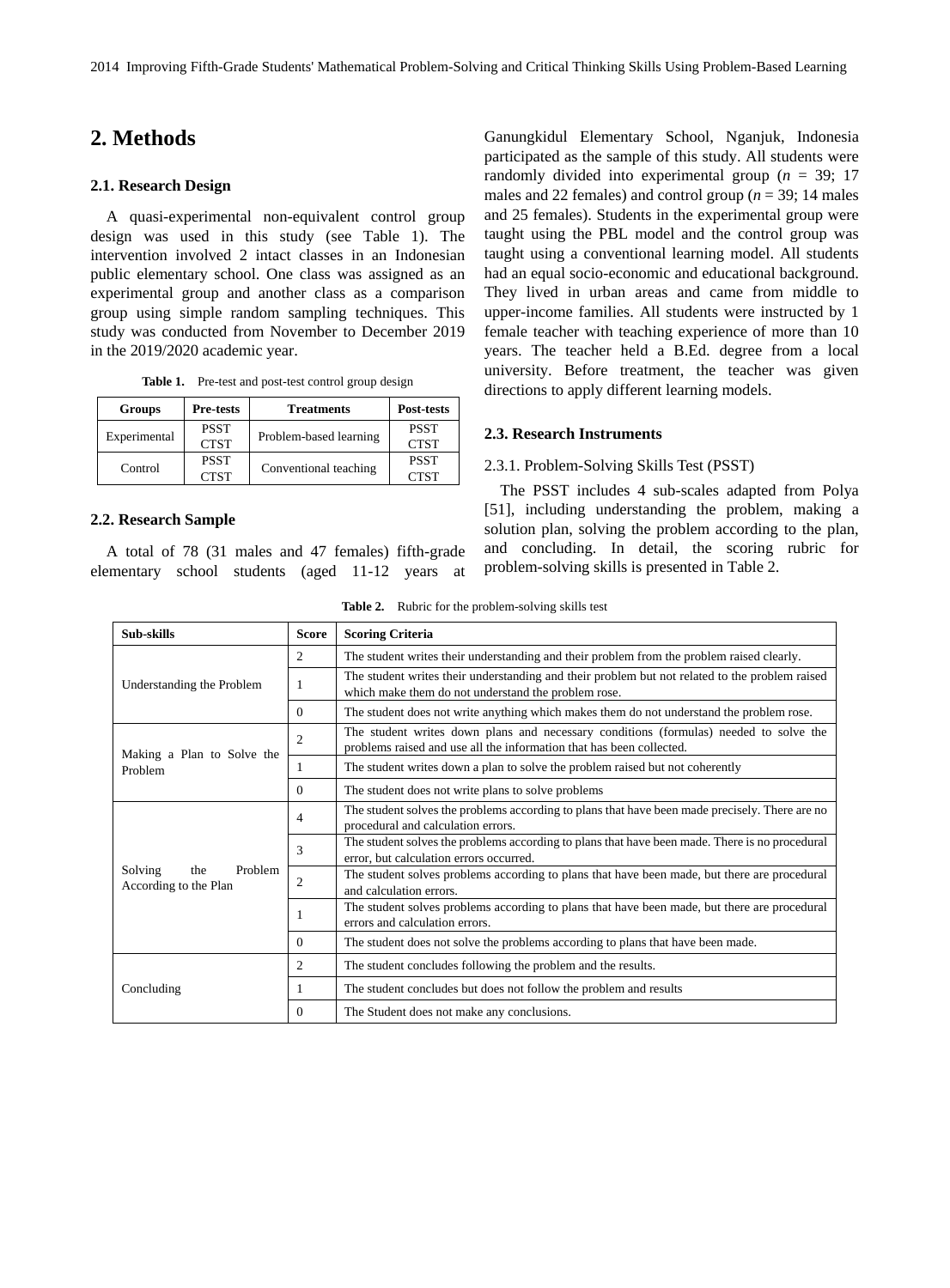Initially, the PSST consisted of 6 items in the form of a description. Each question had been adjusted to basic competencies and indicators as regulated in the Indonesian elementary school curriculum [52]. Then, PSST was validated by 2 mathematics teaching experts. Validation relates to (1) the suitability of the questions with the indicators, (2) the level of difficulty of the questions, (3) the use of language, and (4) the truth of the concept. After the validation, PSST was then tested to 30 fifth-grade students at Sugihwaras Elementary School in the pilot study. Based on the try out results, 4 questions were declared valid and 2 questions were invalid (see Table 3). The analysis showed that the reliability coefficient of the test was found at .71.

**Table 3.** Items validity of the problem-solving skills test

| <b>Items</b> | $r_{observed}$ | $r_{\text{table}}$ 5% (n=30) | p    | <b>Criteria</b> |
|--------------|----------------|------------------------------|------|-----------------|
| Item 1       | .707           | .361                         | .000 | Valid           |
| Item 2       | .075           | .361                         | .695 | Invalid         |
| Item 3       | .633           | .361                         | .000 | Valid           |
| Item 4       | .345           | .361                         | .062 | Invalid         |
| Item 5       | .749           | .361                         | .000 | Valid           |
| Item 6       | .676           | .361                         | .000 | Valid           |

2.3.2. Critical Thinking Skills Test (CTST)

The CTST was adapted from Ennis [53]. The scoring rubric for students' critical thinking skills is presented in Table 4.

**Table 4.** Rubric for the critical thinking skills test

| Sub-skills | Indicator                                                 | Score          | Scoring Criteria                                                                              |
|------------|-----------------------------------------------------------|----------------|-----------------------------------------------------------------------------------------------|
|            |                                                           | 2              | The student writes their understanding and the problem correctly                              |
| Focus      | The ability to identify the problem                       |                | The student writes their understanding and the problem but the answers are<br>not quite right |
|            |                                                           | $\Omega$       | No answer                                                                                     |
|            |                                                           | $\overline{2}$ | The student writes answers by giving the right reasons                                        |
| Reason     | The ability to do the reasoning                           |                | The student writes answers with incorrect reasons                                             |
|            |                                                           | $\Omega$       | No answer                                                                                     |
|            |                                                           | 2              | The student concludes precisely                                                               |
| Inference  | The ability to draw the conclusion                        |                | The student concludes but it is not right                                                     |
|            |                                                           | $\Omega$       | No answer                                                                                     |
|            |                                                           | $\overline{2}$ | The student can identify problems, answers, and conclude clearly                              |
| Clarity    | The ability to check and ensure<br>the clarity of thought |                | The student identifies problems, answers, and concludes, but not clearly                      |
|            |                                                           | $\overline{0}$ | Students' problem identification, answers, and conclusions are unclear                        |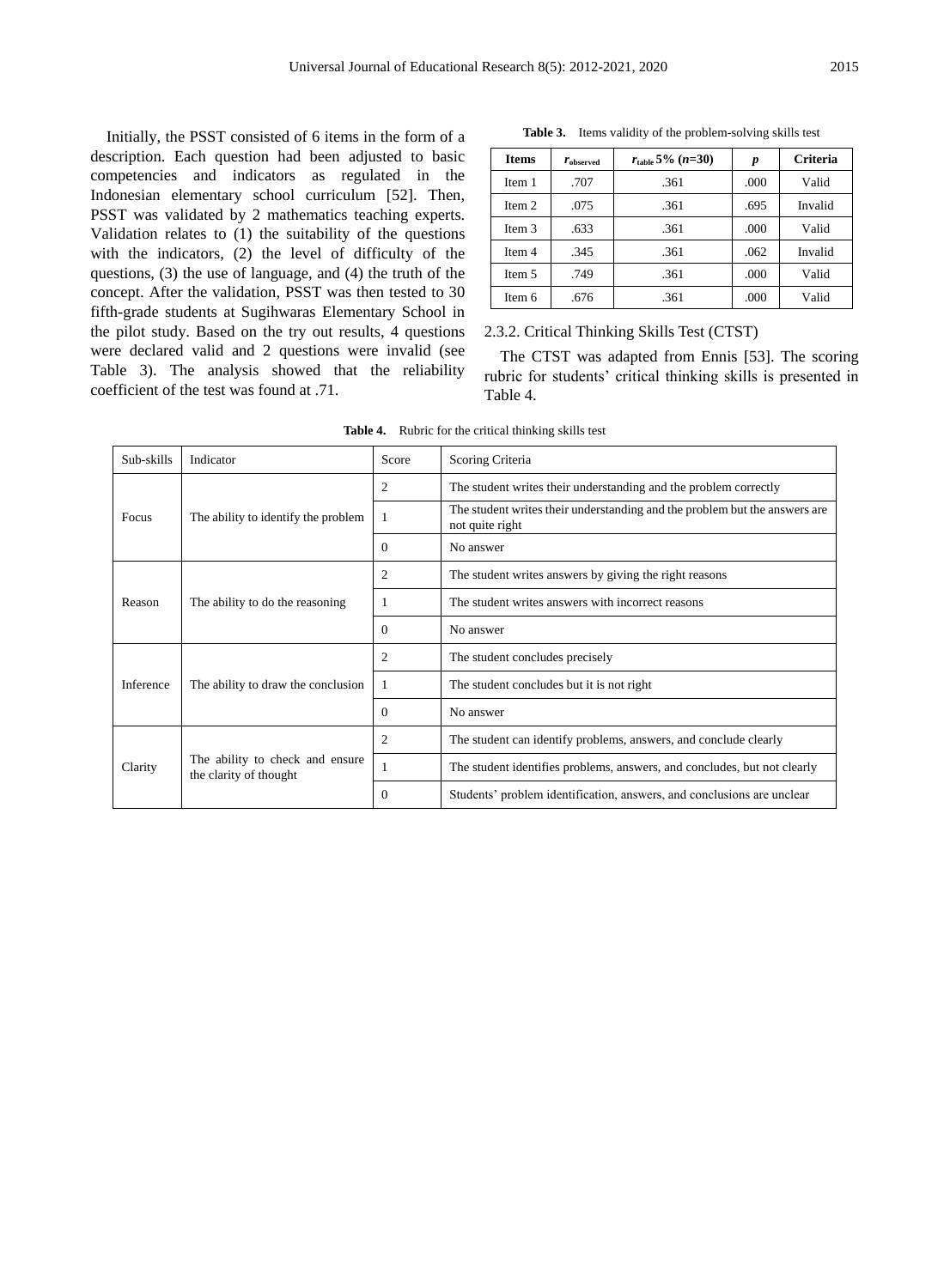Initially, CTST consisted of 6 items in the form of description. Furthermore, CTST was tested on 30 fifth-grade students at Sugihwaras Elementary School, Indonesia. The try out results were analyzed through the calculation of Product Moment correlation. Rubric validity test results are declared valid if  $r_{calculated} \geq .361$ . Based on the tryout, 3 questions were declared valid, and 3 other questions were invalid (see Table 5). Moreover, the reliability coefficient was found at .78. Thus, CTST was declared valid and reliable.

| <b>Items</b> | $r_{calculated}$ | $r_{\rm table}$ 5% $(n = 30)$ | p    | <b>Criteria</b> |
|--------------|------------------|-------------------------------|------|-----------------|
| Item 1       | .346             | .361                          | .061 | Invalid         |
| Item 2       | .839             | .361                          | .000 | Valid           |
| Item 3       | .651             | .361                          | .000 | Valid           |
| Item 4       | .131             | .361                          | .489 | Invalid         |
| Item 5       | .595             | .361                          | .001 | Valid           |
| Item 6       | .842             | .361                          | .000 | Valid           |

**Table 5.** Items validity of the critical thinking skills test

#### **2.4. Procedures**

After obtaining official permission from the Nganjuk Education Office and the school principal, students and parents were given a consent form. In this study, all students participate voluntarily and they could withdraw at any time. After they signed the consent form, a pre-test was conducted. After the pre-test, the experimental and control group students participated in learning activities for 3 meetings  $(3 \times 105 \text{ min} = 315 \text{ min}$  in total). Students in the experimental group were instructed to use the problem-based learning model and students in the control group used the conventional learning model.

#### 2.4.1. Intervention in Experimental Group

Learning activities in experimental groups used problem-based learning adapted from Arends [54]. The learning process involved the following steps: (1) introducing students to real problems where the teacher conveyed the main material and learning objectives, apperception with questions and answers from the previous material; (2) organizing students to learn where the teacher organized students to form study groups; (3) helping independent and group investigations in which the teacher encouraged students to identify problems, discuss/exchange ideas according to their prior knowledge, and solve problems; (4) developing and presenting the work where students presented the results of the discussion and the teacher acted as a facilitator in the discussion; and (5) analyzing and evaluating the problem-solving process where students were assisted by teachers to analyze and evaluate their thinking processes in investigations and the intellectual skills used when solving problems and reflecting on learning.

#### 2.4.2. Intervention in the Control Group

Learning activities in the control group used conventional learning. In this method, the teacher acted as an active messenger of information and students as passive listeners. Some learning steps taken during the intervention were the teacher leading the prayers, checking the attendance list, giving apperception, and conveying the learning objectives. After that, the teacher conveyed information and explained learning the material on the board, and then students took notes. The teacher gave lower-order thinking skills questions and students worked on the problems independently. Then, students were asked to answer the questions and the other students to do peer review. Finally, the teacher concluded the topic and assigned independent assignments for discussion at the next meeting.

#### **2.5. Data Analysis**

In this study, the data were analyzed using inferential statistics. Before employing inferential statistics, the prerequisite tests were normality and homogeneity tests. The Kolmogorov-Smirnov test and the Shapiro-Wilks test [55] were used for the normality test. The analysis showed that the data were normally distributed (see Table 6).

|                                 |               |           | Kolmogorov-Smirnov |    |                  | <b>Shapiro-Wilk</b> |                |                  |
|---------------------------------|---------------|-----------|--------------------|----|------------------|---------------------|----------------|------------------|
|                                 | <b>Groups</b> |           | <b>Statistic</b>   | df | $\boldsymbol{p}$ | <b>Statistic</b>    | $\mathbf{d}$ f | $\boldsymbol{p}$ |
|                                 |               | Post-test | .113               | 39 | .200             | .972                | 39             | .437             |
|                                 | Experimental  | Pre-test  | .087               | 39 | .200             | .977                | 39             | .598             |
| Problem-Solving Skills          | Control       | Post-test | .096               | 39 | .200             | .973                | 39             | .454             |
|                                 |               | Pre-test  | .121               | 39 | .155             | .960                | 39             | .175             |
| <b>Critical Thinking Skills</b> | Experimental  | Post-test | .092               | 39 | .200             | .970                | 39             | .367             |
|                                 |               | Pre-test  | .089               | 39 | .200             | .967                | 39             | .298             |
|                                 |               | Post-test | .086               | 39 | .200             | .962                | 39             | .205             |
|                                 | Control       | Pre-test  | .115               | 39 | .200             | .963                | 39             | .230             |

**Table 6.** Kolmogorov-Smirnov and Shapiro-Wilk test results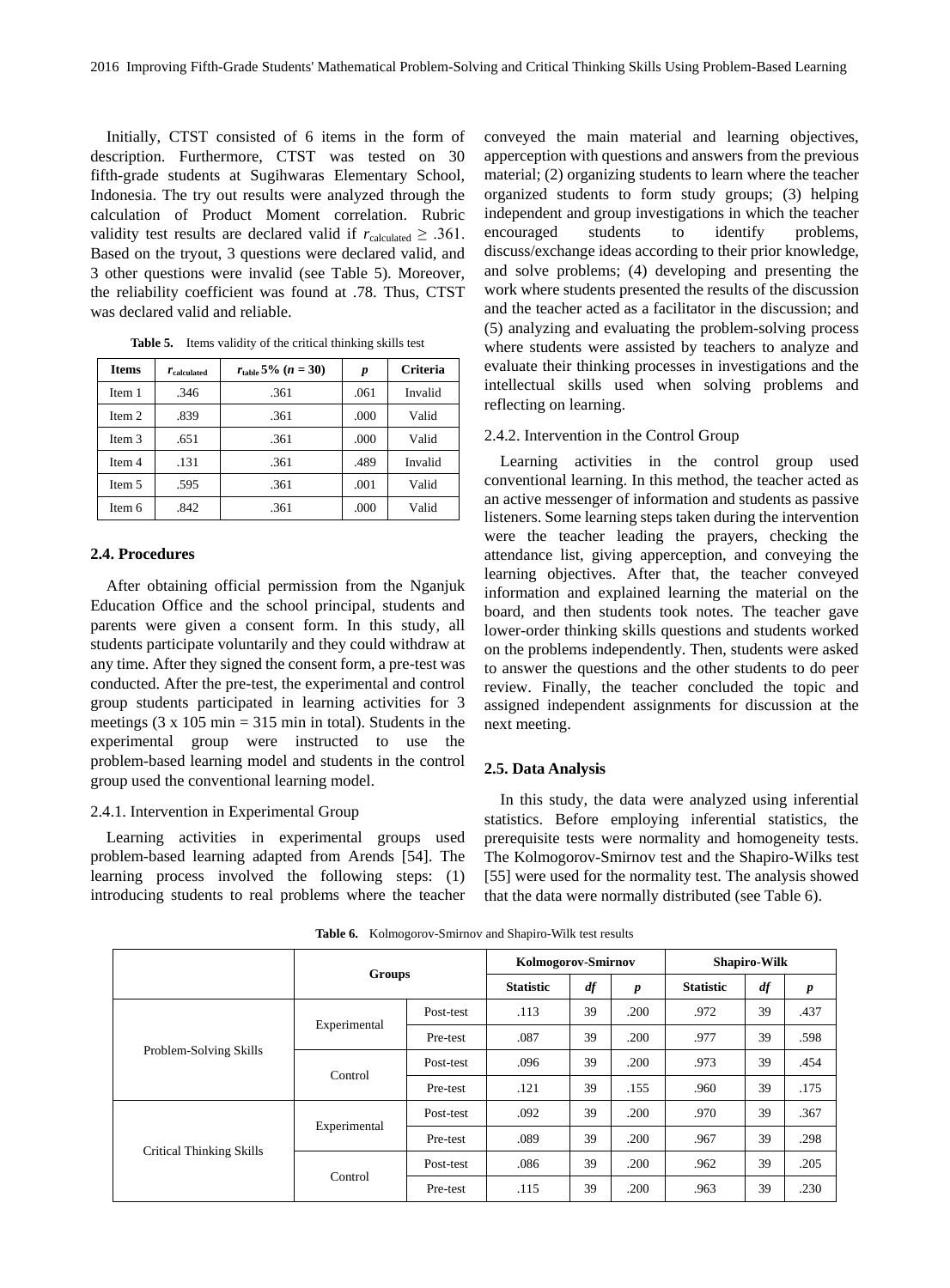| <b>Dependent Variables</b> | n  | Box's M |      | df1 | df2     |      |
|----------------------------|----|---------|------|-----|---------|------|
| Problem-Solving Skills     | 39 |         |      |     | 1039680 | .887 |
| Critical Thinking Skills   | 39 | .658    | .213 |     |         |      |

**Table 7.** Box's *M* test results from the pre-test scores

| <b>Dependent Variables</b> | n  | Box's M |      | df1 | df2     |      |
|----------------------------|----|---------|------|-----|---------|------|
| Problem-Solving Skills     | 39 |         |      |     |         |      |
| Critical Thinking Skills   | 39 | 1.427   | .462 |     | 1039680 | .709 |

**Table 8.** Box's *M* test results from the post-test scores

After that, the matrix covariance pre-test was conducted. The results of the matrix covariance test indicate that the Box's *M* values in both variables had a significant number greater than .05 (see Table 7). Thus, it can be concluded that the variance-covariance matrices of the dependent variable were assumed to be equal.

Then, the post-test matrix covariance test was performed. The results of the matrix covariance test indicate that the Box's *M* values in both variables had a significant number greater than .05 (see Table 8). Therefore, it can be concluded that the variance-covariance matrices of the dependent variable were assumed to be equal.

Moreover, the homogeneity test of variance between groups was conducted using Levene's test of equality of error variance [55]. The results of the pre-test analysis showed that the homogeneity of the variance was not violated (see Table 9). Thus, the assumption test had been achieved.

**Table 9.** Levene's test results of pre-test scores

| <b>Dependent Variables</b>      |      | df1 | df2 |      |
|---------------------------------|------|-----|-----|------|
| Problem-Solving Skills          | .548 |     | 76  | .462 |
| <b>Critical Thinking Skills</b> | .193 |     | 76  | .662 |

Next, the homogeneity test of variance between groups in the post-test was also conducted using Levene's test of Equality of Error Variance [55]. The results of the post-test analysis showed that the homogeneity of the variance was not violated (see Table 10). Thus, the

assumption test had been achieved.

**Table 10.** Levene's test results of post-test scores

| <b>Dependent Variables</b>      | F    | dfI | df2 | n    |
|---------------------------------|------|-----|-----|------|
| Problem-Solving Skills          | .504 |     | 76  | .480 |
| <b>Critical Thinking Skills</b> | .010 |     | 76  | 922  |

After that, the one-way Multivariate Analysis of Variance (MANOVA) was performed to investigate the effect of the problem-based learning model on students' problem-solving and critical thinking skills. Then, an analysis of variance (ANOVA) was used to determine differences between groups' mean scores in the post-test. In this study, SPSS version 25 was used to analyze data at a significance level of .05.

## **3. Results**

One-way ANOVA statistical test was used to determine the differences of pre-test mean scores between the experimental and control groups in terms of problem-solving and critical thinking skills. The results are shown in Table 11.

According to Table 11, there were no significant differences in the pre-test scores between the experimental and control groups in terms of problem-solving skills  $(F =$ 2.154,  $p > 0.05$ ) and critical thinking skills ( $F = 1.525$ ,  $p > 0.05$ ) 0,05 ). This indicates that both groups had equal initial skills.

**Table 11.** One-way ANOVA results for pre-test mean scores

| <b>Dependent Variables</b> | <b>Groups</b> | M     | SD    | df | F     |      |
|----------------------------|---------------|-------|-------|----|-------|------|
| Problem-Solving Skills     | Experimental  | 57.64 | 10.34 |    | 2.154 | .146 |
|                            | Control       | 54.36 | 9.76  |    |       |      |
| Critical Thinking Skills   | Experimental  | 58.67 | 9.96  |    |       |      |
|                            | Control       | 55.79 | 10.57 |    | 1.525 | .221 |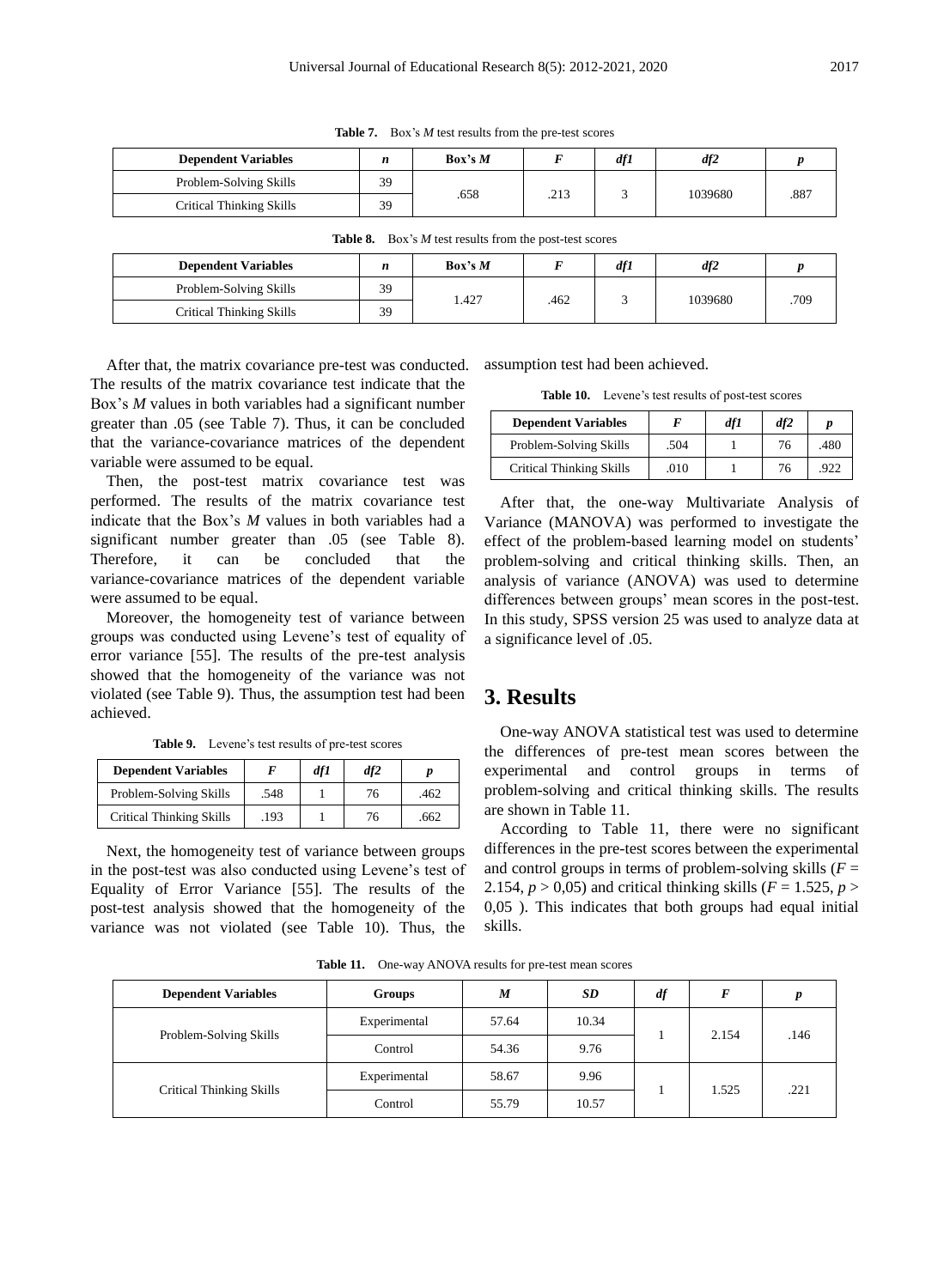| <b>Dependent Variables</b>      | Groups       | M     | SD    | df |        |      |
|---------------------------------|--------------|-------|-------|----|--------|------|
| Problem-Solving Skills          | Experimental | 77.13 | 10.55 |    | 30.569 | .000 |
|                                 | Control      | 62.97 | 11.89 |    |        |      |
| <b>Critical Thinking Skills</b> | Experimental | 76.74 | 10.90 |    | 22.050 | .000 |
|                                 | Control      | 64.83 | 11.48 |    |        |      |

**Table 12.** One-way ANOVA results for post-test mean scores

After that, the ANOVA statistical test was used to test the first and second research questions. It was also used to explore univariate main effects of learning models on the dependent variables. The results of the analysis of the influence of instructional models on students' problem-solving and critical thinking skills are presented in Table 12.

Table 12 showed the average score of the students' problem-solving skills during the post-test in the experimental group  $(M = 77.13; SD = 10.55)$  was significantly higher compared to the control group  $(M =$ 62.97; than their counterparts  $(M = 64.83; SD = 11.48)$  in terms of critical thinking skills. In short, there were significant mean differences in problem-solving [*F*(1,202)  $= 30.569$ ;  $p < .05$ ] and critical thinking skills [ $F(1,202) =$ 22.050;  $p < .05$ ] between the two groups. These findings imply that treatment differences affect the average post-test scores between experimental and control group students.

**Table 13.** Results of one-way MANOVA for pre-test scores

| <b>Effect</b>      | Value | F     | df    | Error df | p    |
|--------------------|-------|-------|-------|----------|------|
| Pillai's Trace     | .028  | 1.083 | 2.000 | 75.000   | .344 |
| Wilks' Lambda      | .972  | 1.083 | 2.000 | 75.000   | .344 |
| Hotelling's Trace  | .029  | 1.083 | 2.000 | 75.000   | .344 |
| Roy's Largest Root | .029  | 1.083 | 2.000 | 75.000   | 344  |

According to Table 13, the results of the MANOVA test in the pre-test indicate that there were no statistically significant differences between the experimental and control groups in terms of combined dependent variables of problem-solving and critical thinking  $[F(2,201) = 1.083]$ ,  $p < 0.05$ ; Wilks' Lambda = .726]. Based on the pre-test scores between the experimental and control groups, both groups had equal initial skills.

Then, the third research question was, "Is there a significant effect of PBL on the combined dependent variables of problem-solving and critical thinking skills?" One-Way MANOVA was run for post-test scores. The details of the MANOVA test results are presented in Table 14.

**Table 14.** Results of one-way MANOVA for post-test scores

| <b>Effect</b>         | Value | F      | df    | Error df | p    |
|-----------------------|-------|--------|-------|----------|------|
| Pillai's Trace        | .310  | 16.864 | 2.000 | 75,000   | .000 |
| Wilks' Lambda         | .690  | 16.864 | 2.000 | 75,000   | .000 |
| Hotelling's Trace     | .450  | 16.864 | 2.000 | 75.000   | .000 |
| Roy's Largest<br>Root | .450  | 16.864 | 2.000 | 75.000   | .000 |

Based on Table 14, the results showed that there were statistically significant mean differences between the experimental and control groups in terms of combined dependent variables of problem-solving and critical thinking after the intervention  $[F(2,201) = 16.864, p <$ 0,05; Wilks' Lambda =  $.726$ ]. These findings indicate that the difference in post-test scores between the experimental and control groups was due to the treatment effect. It can be concluded that there is an effect of PBL on mathematical problem-solving and critical thinking skills.

## **4. Discussion and Conclusions**

This study had examined the effect of problem-based learning (PBL) on fifth-grade students' mathematical problem-solving and their critical thinking skills compared to conventional learning. MANOVA test results showed that students who learned using PBL obtained better post-test scores than those who used conventional learning. It can be said that learning using PBL is effectively used to catalyze mathematics learning in elementary schools. This might be the impact of the implementation of the problem-based learning model, where student-centered learning was designed to increase the active involvement of students and their active participation during learning. Moreover, the tasks and problems presented were related to students' daily lives. Darling-Hammond et al. [1] agreed that a learning environment that allows teachers to make connections between new situations and the daily world of students is believed to be able to promote problem-solving skills.

Separately, the ANOVA results also showed that students taught using PBL scored higher scores on mathematical problem-solving skills than those taught using conventional teaching models. Increasing student problem-solving skills might be due to the teacher always creating active and fun learning through group discussions. In a student-centered learning environment, students are always provided with the opportunity to ask questions that are relevant to the learning material and relate it to their real life. Thus, the learning process can stimulate students to develop their problem-solving skills. This argument was supported by Ultay [56] who stated that problems that allow students to analyze, synthesize, and evaluate, are claimed to improve their problem-solving skills. Supportively, the current findings are in line with several previous studies that stated that PBL produces clear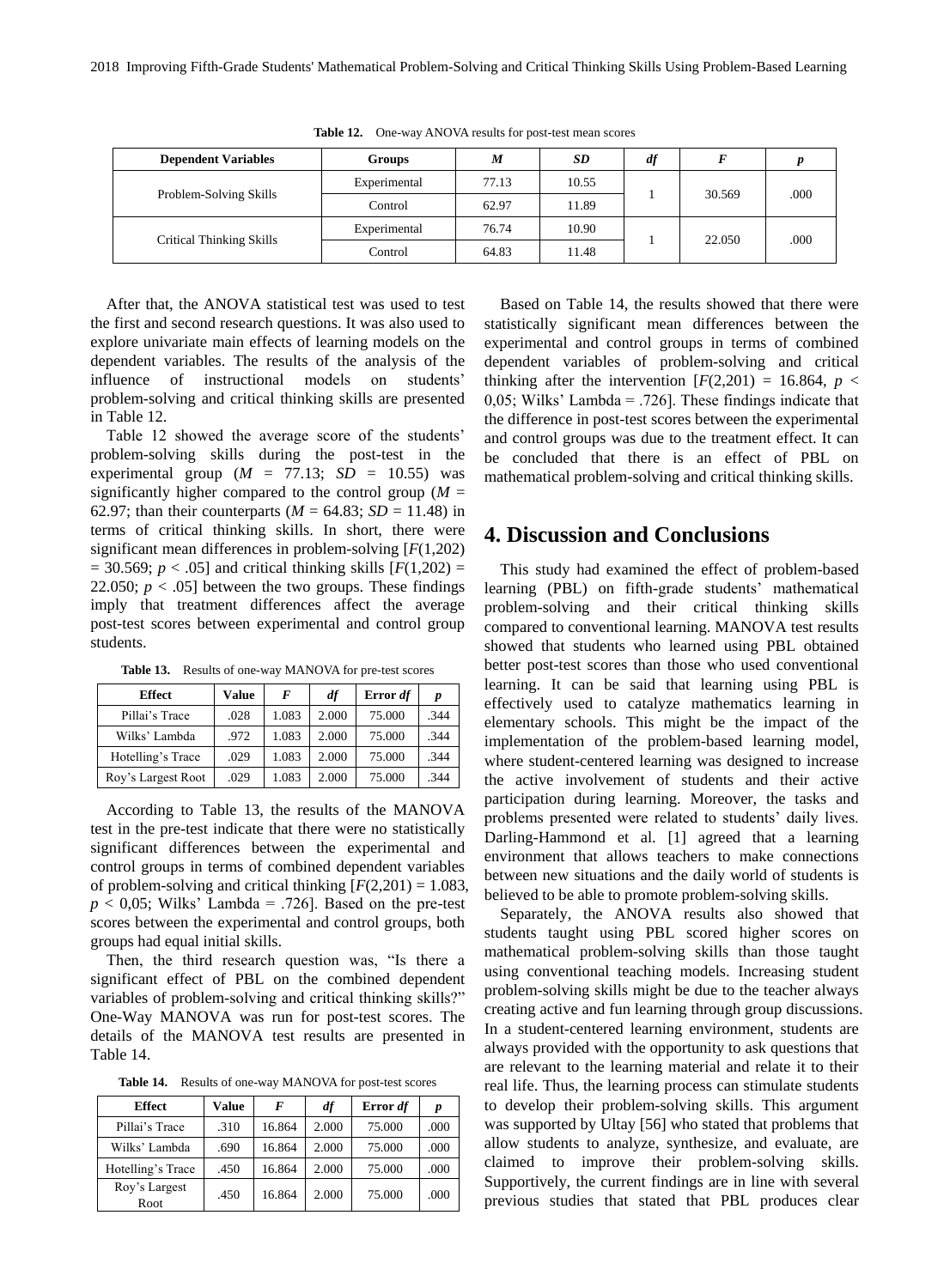benefits for students including improving their problem-solving skills [57,58].

Whereas, the ANOVA results showed that students who were taught with PBL had better scores on critical thinking skills than those taught in a teacher-centered approach. During the treatment process, PBL learning models can increase peer interaction to construct their critical thinking skills. Then, students in PBL courses were more likely to define problems and consider alternative solutions to complete unstructured tasks [59]. Unlike the chalk and talk method, PBL emphasizes student-centered learning. In this context, the teacher acts as a facilitator who provides students with high-level questions and non-routine problems. In the end, learning becomes more meaningful and makes learners develop their skills to think critically [45]. This study was supported by previous research related to implementing PBL to improve critical thinking skills which have shown positive results [60,61].

In short, the pre-test and post-test results obtained from the experimental and control groups showed a change in the problem-solving and critical thinking scores for the two groups. However, a statistically significant increase was found in the experimental group. These findings indicate that the experimental group developed better transferable skills after the intervention using PBL. Students' high post-test scores in this study might be due to the PBL facilitating students to learn mathematical concepts by connecting topics with the daily life context [13]. In this study, students' problem-solving skills develop well when teachers associate learning with their real-life situations [62]. This finding is supported by Pedersen and Lio [59] who claimed that during PBL, students successfully develop problem-solving skills and then transfer themselves to other situations. On the other hand, the high score of critical thinking skills is related to the opportunities students get and the interaction between students and the learning environment during the intervention [63,64].

Previous literature believed that PBL is an effective instrument in acquiring student knowledge [65,66]. Increasing students' thinking during PBL can help them to participate more effectively in the learning environment and ultimately develop problem-solving skills [59]. At the same time, they also develop students' critical thinking skills [67]. Similarly, the study results reported by Argaw, Haile, Ayalew, and Kuma [68] also showed that PBL significantly promoted students' problem-solving skills. Thus, teachers need to involve students in PBL to complete assignments and problems inside and outside the classroom. This is because PBL can influence the problem-solving process brought by students to successfully face the problems [59]. Moreover, to make mathematics more meaningful for students, Gilbert [69] even emphasized the importance of real-world contexts to be designed in such a way as to engage students in teaching and learning.

In conclusion, the experimental group students had higher post-test scores than the control group in terms of problem-solving, critical thinking skills, and combined dependent variables. In addition, experimental group students showed higher score changes than their counterparts at the end of the treatment. This finding indicates that treatment differences affect the mean post-test scores between students in both groups. It can be concluded that PBL has succeeded in improving fifth-grade students' problem-solving and critical thinking skills in mathematics.

However, this study has several limitations. First, this study only investigated the effect of PBL on limited mathematical topics, distance, speed, and discharge. Moreover, the instruction was carried out over three sessions. Thus, long-term research is needed to study changes in student performance over time. Second, this study explored the problem-solving and critical thinking skills of fifth-grade students only. Therefore, further research needs to evaluate the effect of PBL on other variables, for example, academic achievement, motivation, attitude toward mathematics, self-efficacy, and higher-level thinking skills, both quantitatively and qualitatively. This aims to add scientific evidence of the efficacy of PBL at the primary level which lacks attention.

### **REFERENCES**

- [1] Darling-Hammond, L., Flook, L., Cook-Harvey, C., Barron, B., & Osher, D. (2019). Implications for educational practice of the science of learning and development. *Applied Developmental Science*, 1–44.
- [2] Jitendra, A. K., Griffin, C. C., McGoey, K., Gardill, M. C., Bhat, P., & Riley, T. (1998). Effects of mathematical word problem solving by students at risk or with mild disabilities. *Journal of Educational Research, 91*, 345–355.
- [3] National Council of Teachers of Mathematics (NCTM). (2000). Principles and standards for school mathematics. Reston, VA: National Council of Teachers of Mathematics.
- [4] Niss, M. (2003). The mathematical competencies and the learning of mathematics: The Danish KOM project. In A. Gagatsis & S. Papastavridis (Eds.), *Proceedings of the 3rd Mediterranean Conference on mathematics education* (pp. 115–124). Athens, Greece: Hellenic Mathematical Society.
- [5] Andrews, P., & Xenofontos, C. (2014). Analysing the relationship between the problem-solving-related beliefs, competence and teaching of three Cypriot primary teachers. *Journal of Mathematics Teacher Education, 18*(4), 299– 325.
- [6] Beyazsacli, M. (2016). Relationship between problem solving skills and academic achievement. *The Anthropologist, 25*(3), 288–293.
- [7] Delice, A., & Ergene, O. (2015). Investigation of solving process in integral volume problems within personal relationship; disk, washer and shell methods. *Sakarya University Journal of Science, 19*, 37-54.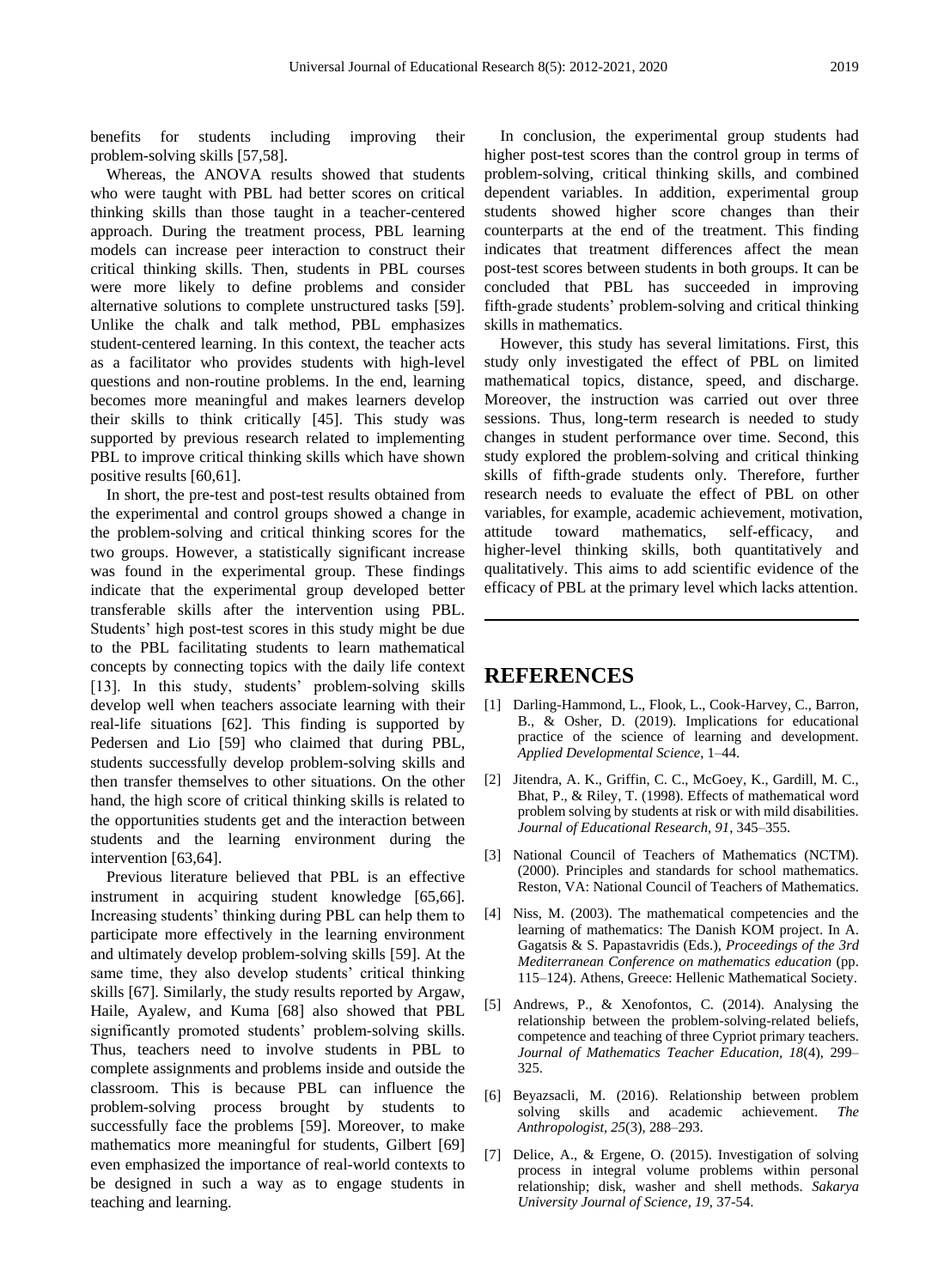- [8] Liu, Z., Zhi, R., Hicks, A., & Barnes, T. (2017). Understanding problem solving behavior of 6–8 graders in a debugging game. *Computer Science Education, 27*(1), 1– 29.
- [9] Szabo, A., & Andrews, P. (2017). Uncovering the relationship between mathematical ability and problem solving performance of Swedish upper secondary school students. *Scandinavian Journal of Educational Research, 62*(4), 555–569.
- [10] Steiner, T., Belski, I., Harlim, J., Baglin, J., Ferguson, R., & Molyneaux, T. (2011). Do we succeed in developing problem-solving skills? The engineering students' perspective. In Y. M. Al-Abdeli & E. Lindsay (Eds.), *Proceedings of the 2011 AAEE Conference* (pp. 389-395). Freemantle, Australia.
- [11] Werner, L., Denner, J., Campe, S., & Kawamoto, D. C. (2012). The fairy performance assessment: measuring computational thinking in middle school. In *Proceedings of the 43rd ACM technical symposium on Computer Science Education* (pp. 215–220). Raleigh, NC: ACM.
- [12] Lee, N. H., Yeo, D. J. S., & Hong, S. E. (2014). A metacognitive-based instruction for primary four students to approach non-routine mathematical word problems. *ZDM Mathematics Education, 46*(3), 465–480.
- [13] Johnson, E. B. (2011). Contextual teaching and learning menjadikan kegiatan belajar mengajar mengasyikkan dan bermakna. Bandung: MLC.
- [14] Yu, K.-C., Fan, S.-C., & Lin, K.-Y. (2014). Enhancing students' problem-solving skills through context-based learning. *International Journal of Science and Mathematics Education, 13*(6), 1377–1401.
- [15] Özcan, Z. Ç. (2015). The relationship between mathematical problem-solving skills and self-regulated learning through homework behaviours, motivation, and metacognition. *International Journal of Mathematical Education in Science and Technology, 47*(3), 408–420.
- [16] Irwanto, Saputro, A. D., Rohaeti, E., & Prodjosantoso, A. K. (2018). Promoting critical thinking and problem solving skills of preservice elementary teachers through process-oriented guided-inquiry learning (POGIL). *International Journal of Instruction, 11*(4), 777-794.
- [17] Ennis, R. H., Millman, J., & Tomko, T. N. (2005). *The Cornell Critical Thinking Tests, Level X and Z*. Pacific Grove, California: Midwest Publications.
- [18] Bailin, S., Case, R., Coombs, J. R., & Daniels, L. B. (1999). Conceptualizing critical thinking. *Journal of Curriculum Studies, 31*(3), 285-302.
- [19] Facione, P. A. (2007). *Critical thinking: What it is and why it counts*. Millbrae, CA: Insight Assessment.
- [20] Paul, R., & Elder, L. (2003). *The Miniature Guide to Critical Thinking: Concepts and Tools.* California: The Foundation for Critical Thinking.
- [21] Ennis, R. H. (1989). Critical thinking and subject specificity: clarification and needed research. *Educational Researcher, 18*(3), 4–10.
- [22] Lundy, L. K., Irani, T. A., Ricketts, J. C., Eubanks, E. E., Rudd, R. D., Gallo-Meagher, M., & Fulford, S. G. (2002). *A*  mixed*-methods study of undergraduate dispositions toward*

*thinking critically about biotechnology.* Paper presented at the National Agricultural Education Research Conference, Las Vegas, NV.

- [23] Alper, A. (2010). Critical thinking disposition of preservice teachers. *Education and Science, 35*(158), 14–27.
- [24] Irwanto, Rohaeti, E., & Prodjosantoso, A. K. (2019). Analyzing the relationships between preservice chemistry teachers' science process skills and critical thinking skills. *Journal of Turkish Science Education, 16*(3), 299-313.
- [25] Akgün, A., & Duruk, U. (2016). The investigation of preservice science teachers' critical thinking dispositions in the context of personal and social factors. *Science Education International, 27*(1), 3-15.
- [26] Bakır, S. (2015). Critical thinking disposositions of preservice teachers. *Educational Research and Review, 10*(2), 225–233.
- [27] Stark, E. (2012). Enhancing and assessing critical thinking in a psychological research methods course. *Teaching of Psychology, 39*(2), 107–112.
- [28] Williams, R. L., Oliver, R., Allin, J. L., Winn, B., & Booher, C. S. (2003). Psychological critical thinking as a course predictor and outcome variable. *Teaching of Psychology, 30*(3), 220–223.
- [29] Afshar, H. S., Movassagh, H., & Arbabi, H. R. (2017). The interrelationship among critical thinking, writing an argumentative essay in an L2 and their subskills. *The Language Learning Journal, 45*(4), 419–433.
- [30] Şeker, H., & Kömür, S. (2008). The relationship between critical thinking skills and in‐class questioning behaviours of English language teaching students. *European Journal of Teacher Education, 31*(4), 389–402.
- [31] Deal, K. H. (2004). The relationship between critical thinking and interpersonal skills. *The Clinical Supervisor, 22*(2), 3–19.
- [32] Treffinger, D. J., Isaksen, S. G., & Dorval, B. K. (2006). *Creative problem solving: An introduction.* Waco, TX: Prufrock Press.
- [33] Brahler, C. J., Quitadamo, I. J., & Johnson, E. C. (2002). Student critical thinking is enhanced by developing exercise prescriptions using online learning modules. *Advances in Physiology Education, 26*(3), 210–221.
- [34] Li, H.-C., & Tsai, T.-L. (2017). The implementation of problem-based learning in a Taiwanese primary mathematics classroom: lessons learned from the students' side of the story. *Educational Studies, 43*(3), 354–369.
- [35] Lin, C. F., Lu, M. S., Chung, C. C., & Yang, C. M. (2010). A comparison of problembased learning and conventional teaching in nursing ethics education. *Nursing Ethics, 17*(3) 373–382.
- [36] Yuan, H., Williams, B. A., & Fan, L. A. (2008). Systematic review of selected evidence on developing nursing students' critical thinking through problem-based learning. *Nurse Education Today, 28*(6) 657–663.
- [37] Hmelo-Silver, C. E. (2004). Problem based learning: What and how do students learn? *Education Psychology Review, 16*(3), 235-265.
- [38] Copley, J. V. (1999). *Mathematics in the early years*. Reston,